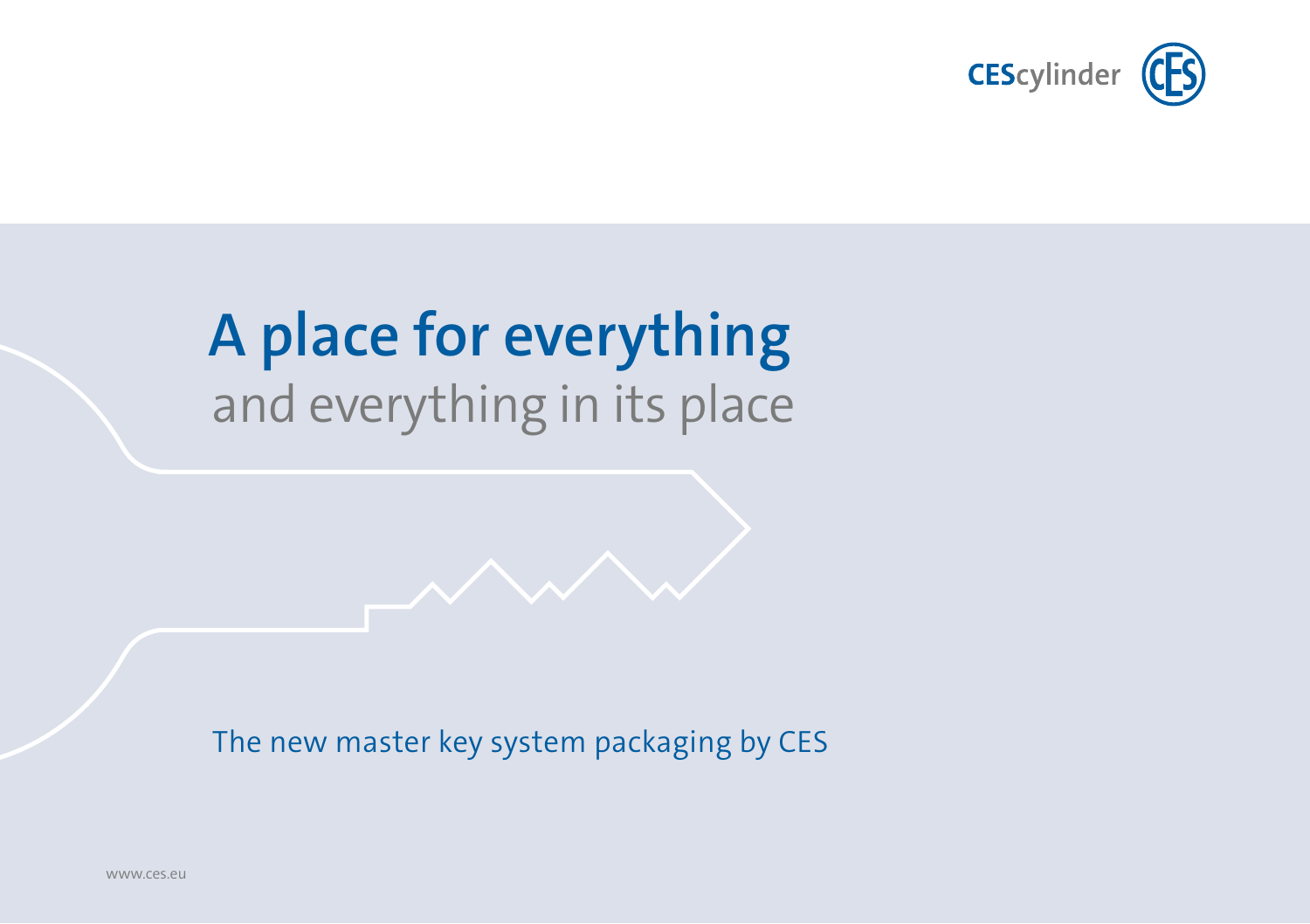### Good packaging – and more

What is the ideal packaging? What does it have to accomplish? Protection of the product, sure. Individual design, obviously. Flexible combination of several packages for a shipment, certainly.

Yet, from the dealer's and fitter's perspective, there are also other points to consider. The packaging should be suitable for the job at hand, it should allow a simple verification and a clear overview of the contents, and it should provide everything within easy reach for the fitting.

These were exactly the points we focussed on for our new packaging concept. And the result is much more than a mere packaging solution: It simplifies and accelerates the processes of dealers and fitters on several levels.

In the past, and especially in case of larger master key systems, it was sometimes quite a challenge to verify the completeness of the keys and cylinders, identify their allocation and fit them efficiently. All of this is now fundamentally different – from the delivery to the dealership through to the installation at the property.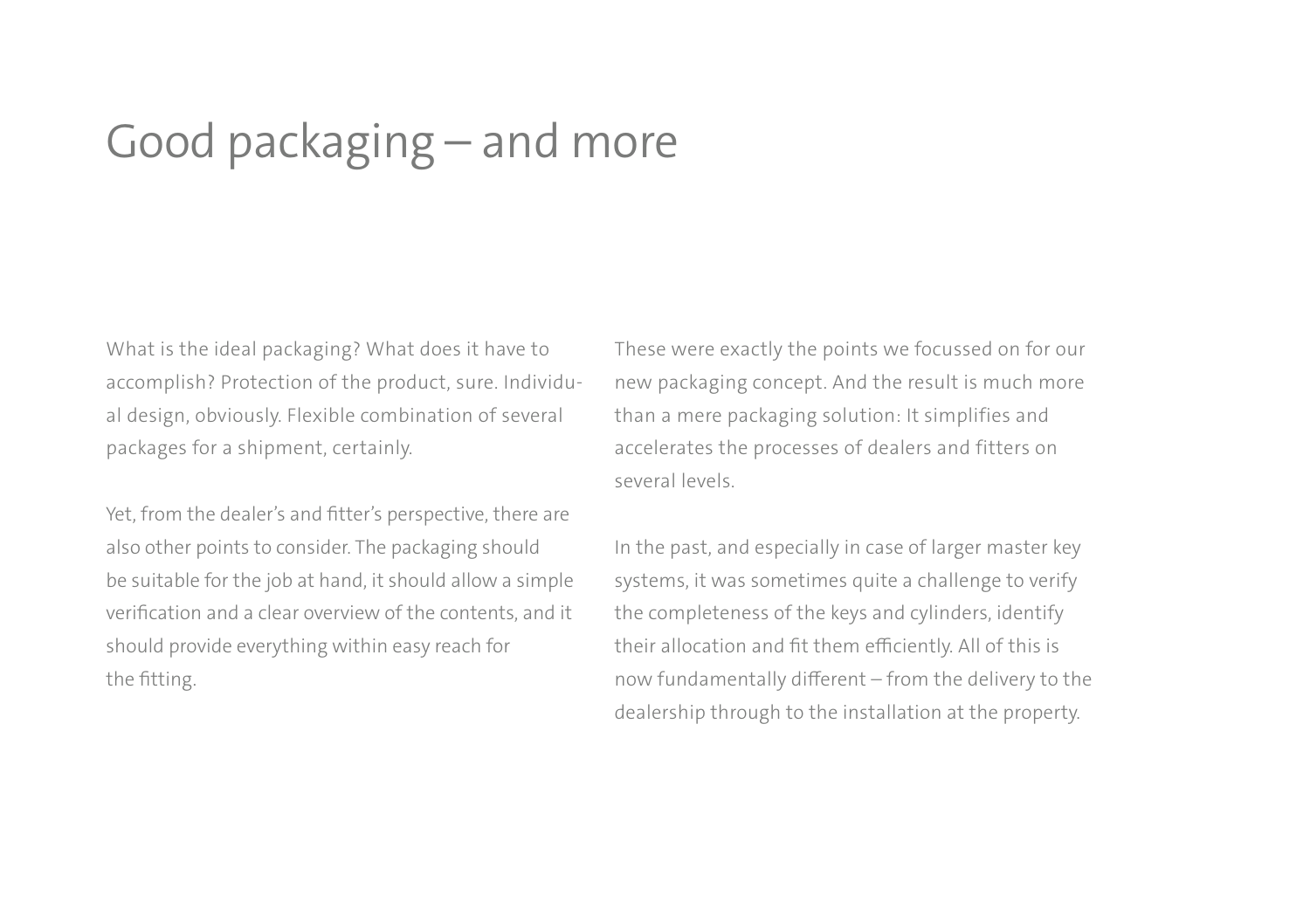## Ideal packaging for all scenarios

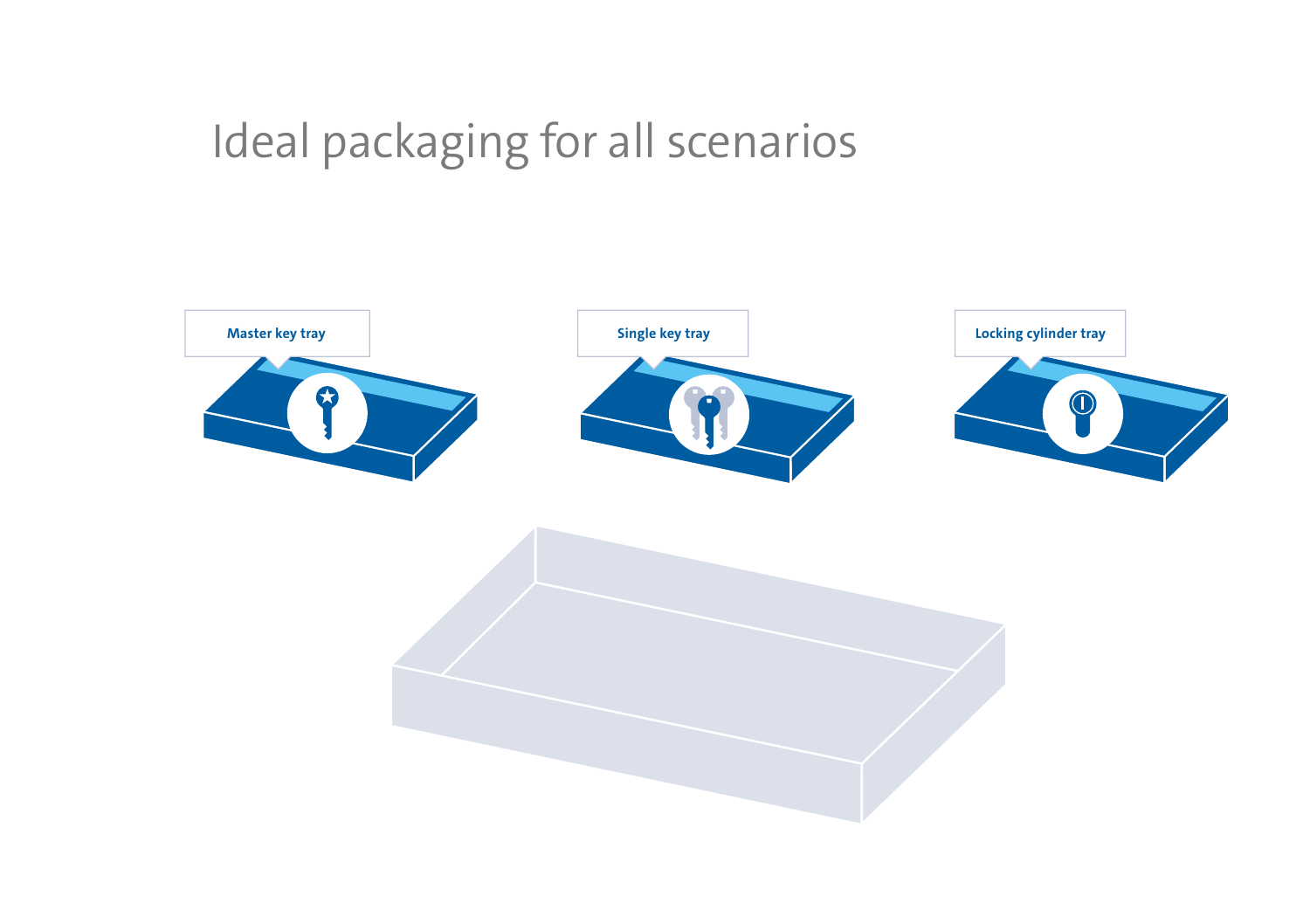## Clarity is the key

#### **Planning and ordering**

- Modular packaging concept for all locking scenarios
- Optimum planning from simple to complex locking systems, divided into several fitting sections

#### **Transport to the dealer**

- Compact packaging with individual trays for simple handling
- High protection of the product a place for everything and everything in its place
- 
- Sturdy packaging for safe parcel delivery Optimised shipping (UPS shipment of a complete packaging unit, UPS collective shipment in case of several packaging units)

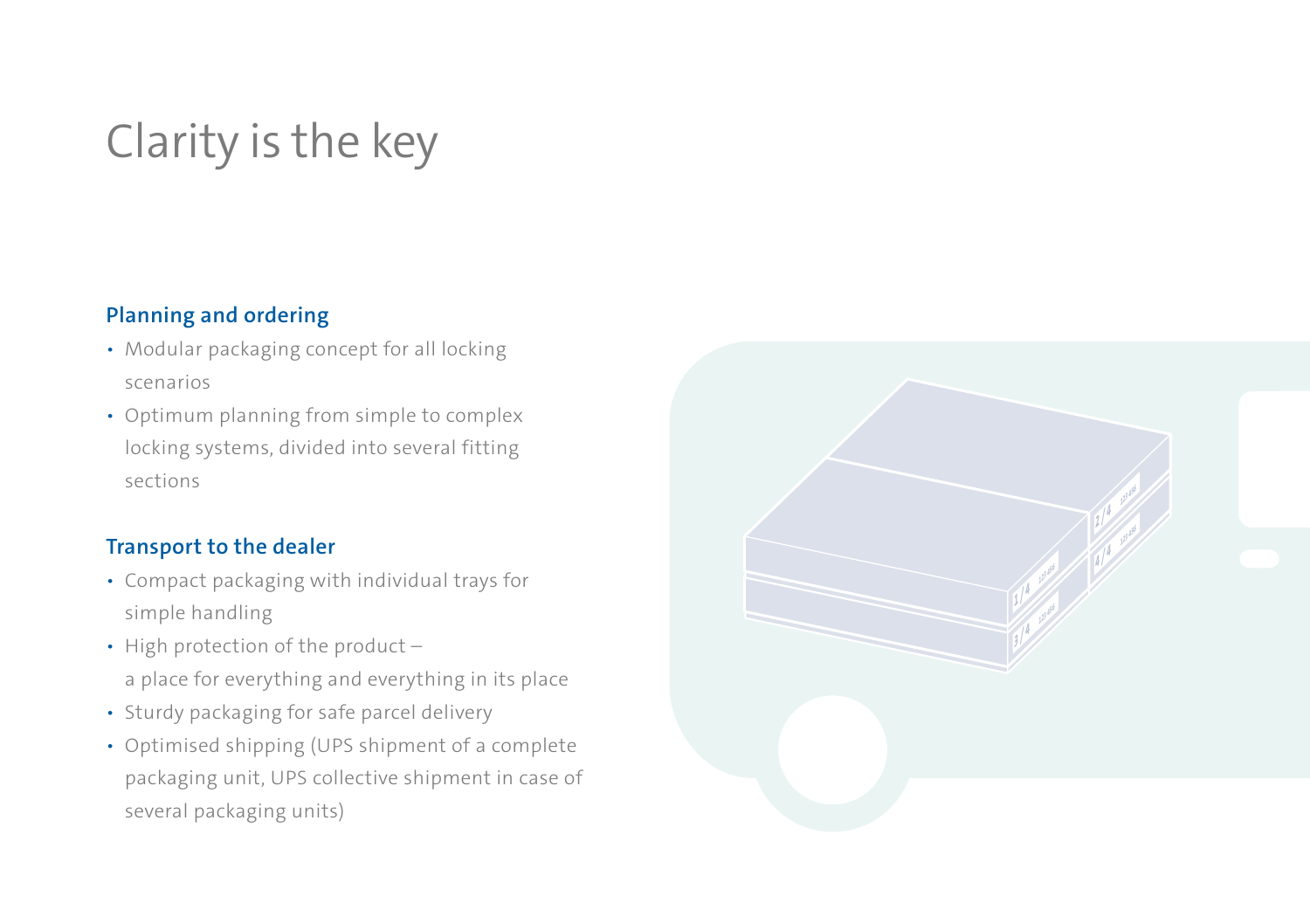

### **Goods receiving and inspecting**

- Unique lettering on the outside (box and consignment number)
- Direct allocation of the order possible
- Packing list for simple and fast identification of the cylinders in the trays
- Clear lettering of the tray contents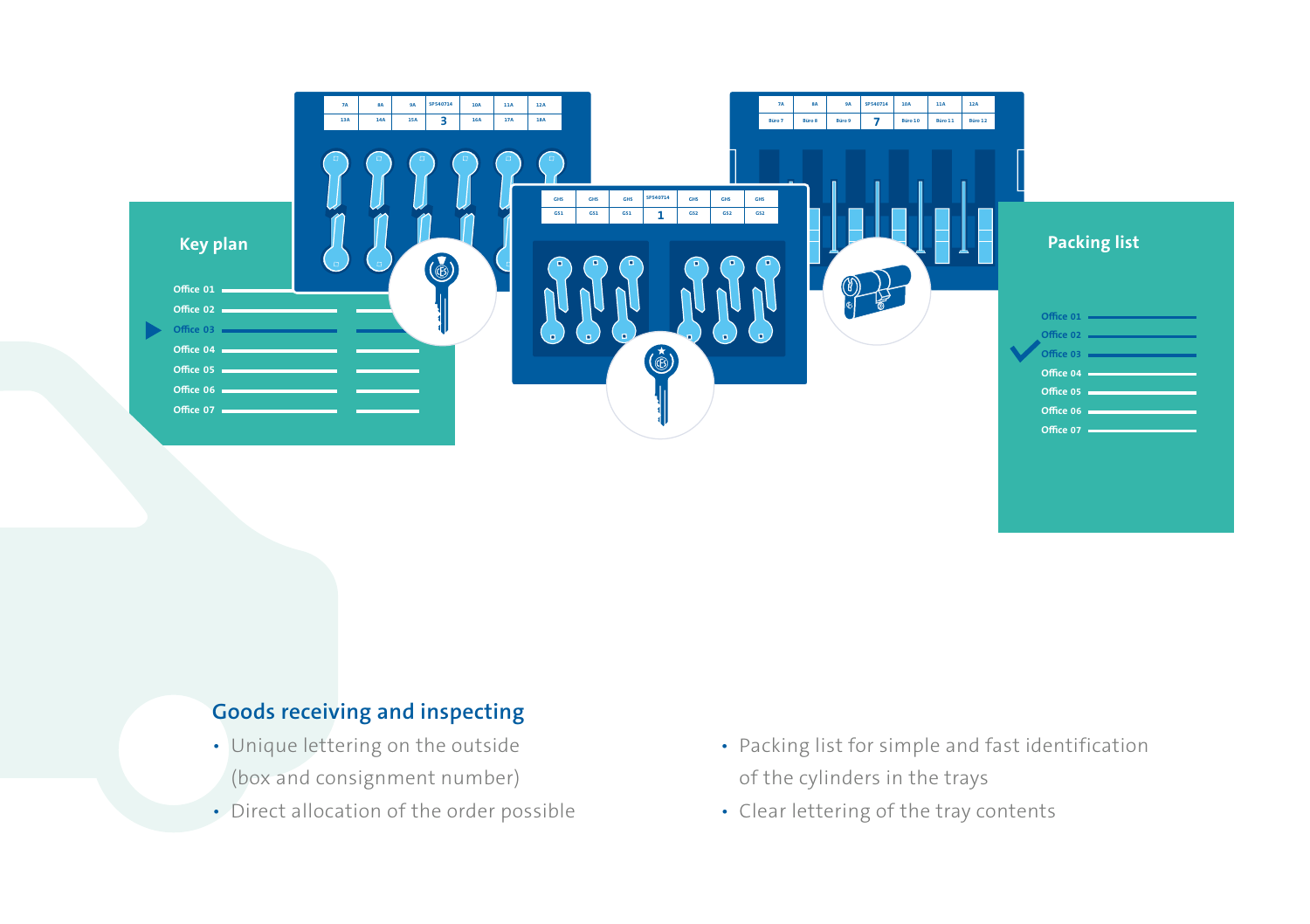### Less fitting effort

### **Preparation of the fitting and installation**

- Only what is needed goes on site. For instance, for a grand master key system, the cylinders are fitted with the grand master key; the individual keys and superior keys remain safely at home
- No re-packing into other containers necessary the delivery tray also doubles as the fitting tray
- Stackable trays secure position on the fitting cart
- Several fitters can install cylinders in parallel shorter fitting times





 $\bullet$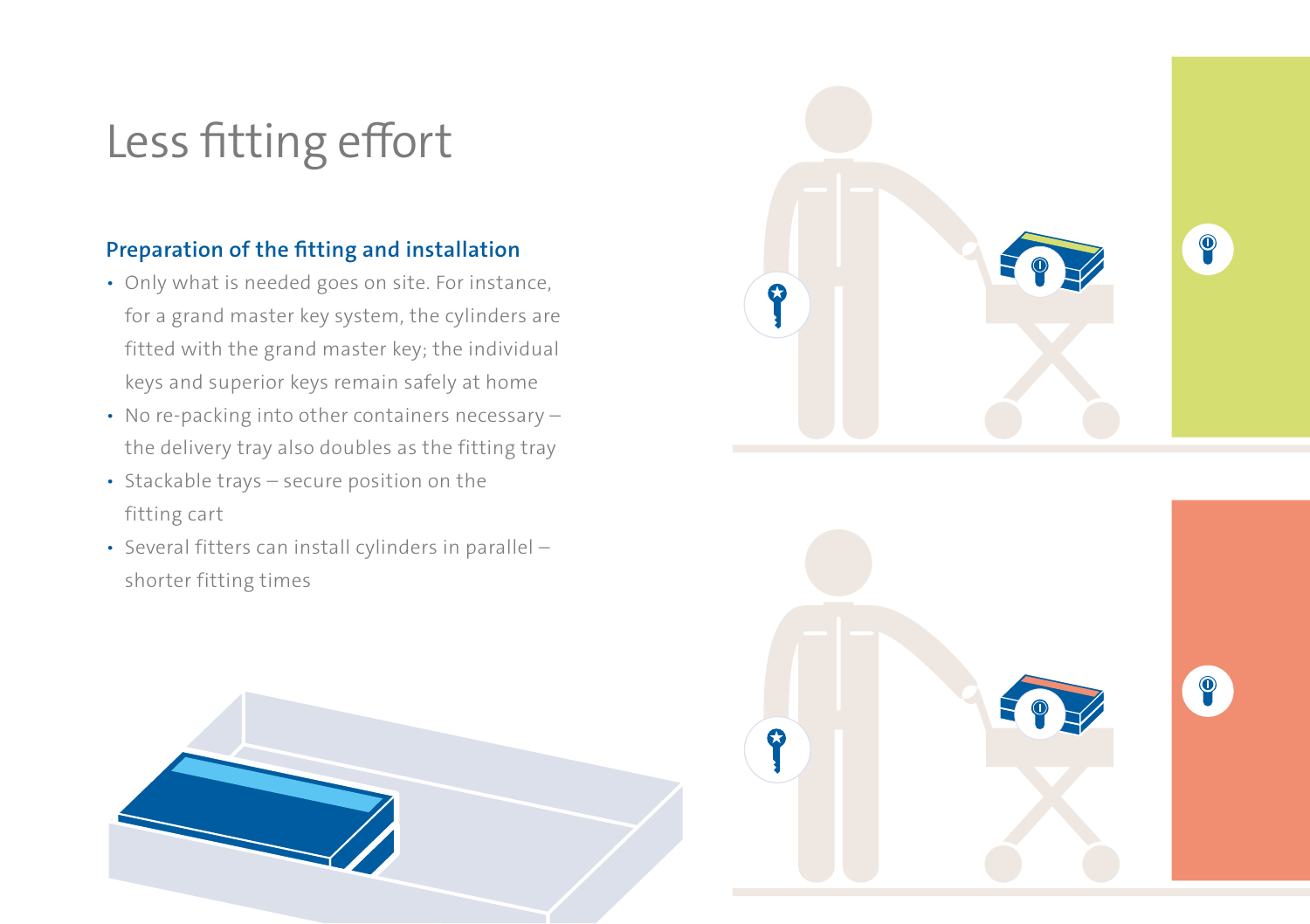

#### **Key handover to the final customer**

- Orderly key handover
- Clear overview of keys per slot
- Packaging suitable for long-term storage/use



 $\bullet$ 

### **Sustainable packaging**

- HBCD-free material
- Recyclable via separate waste collection
- Reusable